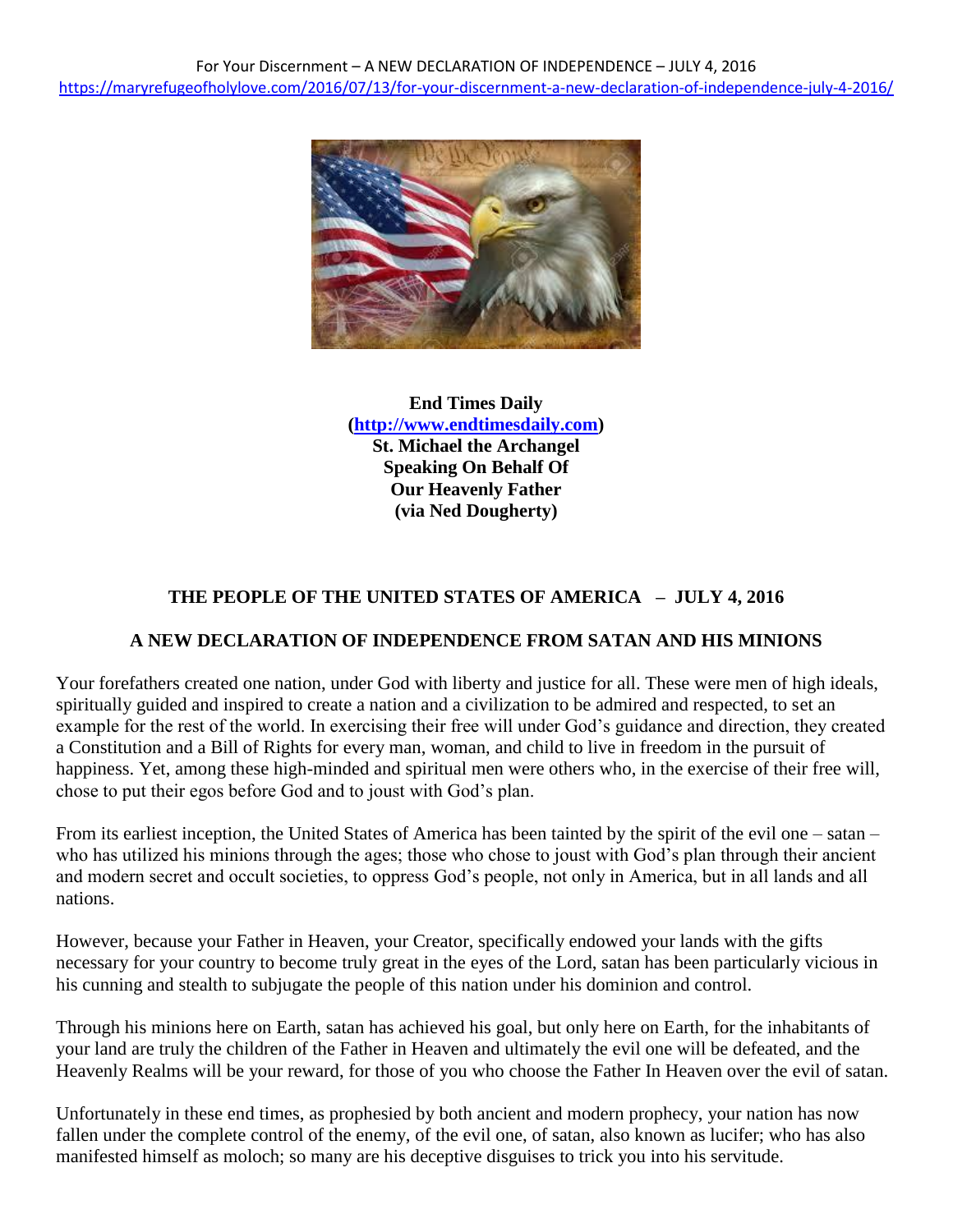**Therefore, you are being asked by the Father in Heaven, individually and as a nation, to declare A NEW DECLARATION OF INDEPENDENCE FROM SATAN AND HIS MINIONS, the tyrants and oppressors who have unlawfully, illegally, and immorally taken control of your executive, legislative, and judicial branches of government.**

**Therefore, you no longer should believe that it is your obligation as good citizens to respect the authority of your government as it is currently comprised and compromised. The authority of those in charge is not vested in them by the Father in Heaven, or by His Son, Jesus Christ, Your Lord and Saviour.**

The power that the current establishment exercises is the power of darkness that comes from the primordial darkness that is the snake pit of the prince of darkness, satan, otherwise known as lucifer. You shall know him by those who worship him in secrecy; by those who lurk in the shadows of your government; controlling the puppet strings of the evil one's minions in the executive office, in your legislative bodies, and in your judicial courts, wherein you have become a nation of death, not of life.

# **What happened, America?**

240 years ago, you declared your independence from tyranny and oppression. Now the tyrants and oppressors have tricked you into believing you are free, for their leader, now and then, is satan, the ruler of the dark world, who has seduced and tricked you into being his slave.

# **What happened, America?**

You were the nation gifted by God to be a powerful example to the rest of the world. Now you have forfeited your position in the eyes of the Lord.

### **What happened, America?**

From sea to shining sea, you were given natural riches and resources far beyond any other nation or land in the modern world, and you allowed the tyrants and oppressors to monopolize and capitalize your God-given riches and resources for their own personal greed-filled desires and enrichment at the expense of the people of your nation. The time will soon come when the minions of satan will completely deny you access to the riches and resources that God has provided for all mankind, not just for the few despots who control you now.

#### **What happened, America?**

You were greeted by indigenous peoples who welcomed you to your new world, who taught you to hunt and fish, and to cultivate crops, and to build your shelters in the new continent, and then you allowed your leaders and your armies to subjugate all of you, both native and immigrant, because of your own greed-filled desires, both then and now.

#### **What happened, America?**

You were given lands with rich soil to grow and harvest plentiful foods. Within your borders, whether in winter, spring, summer, or fall, there was food aplenty for all, while many parts of the rest of the world experienced starvation and suffering. Yet, you allowed the mega-corporations to not only acquire vast amounts of your lands, but you also allowed them to pollute your lands with chemicals and unnatural grains and vegetables, so that the bounty from your lands will eventually cause starvation and death, as the evil one has intended.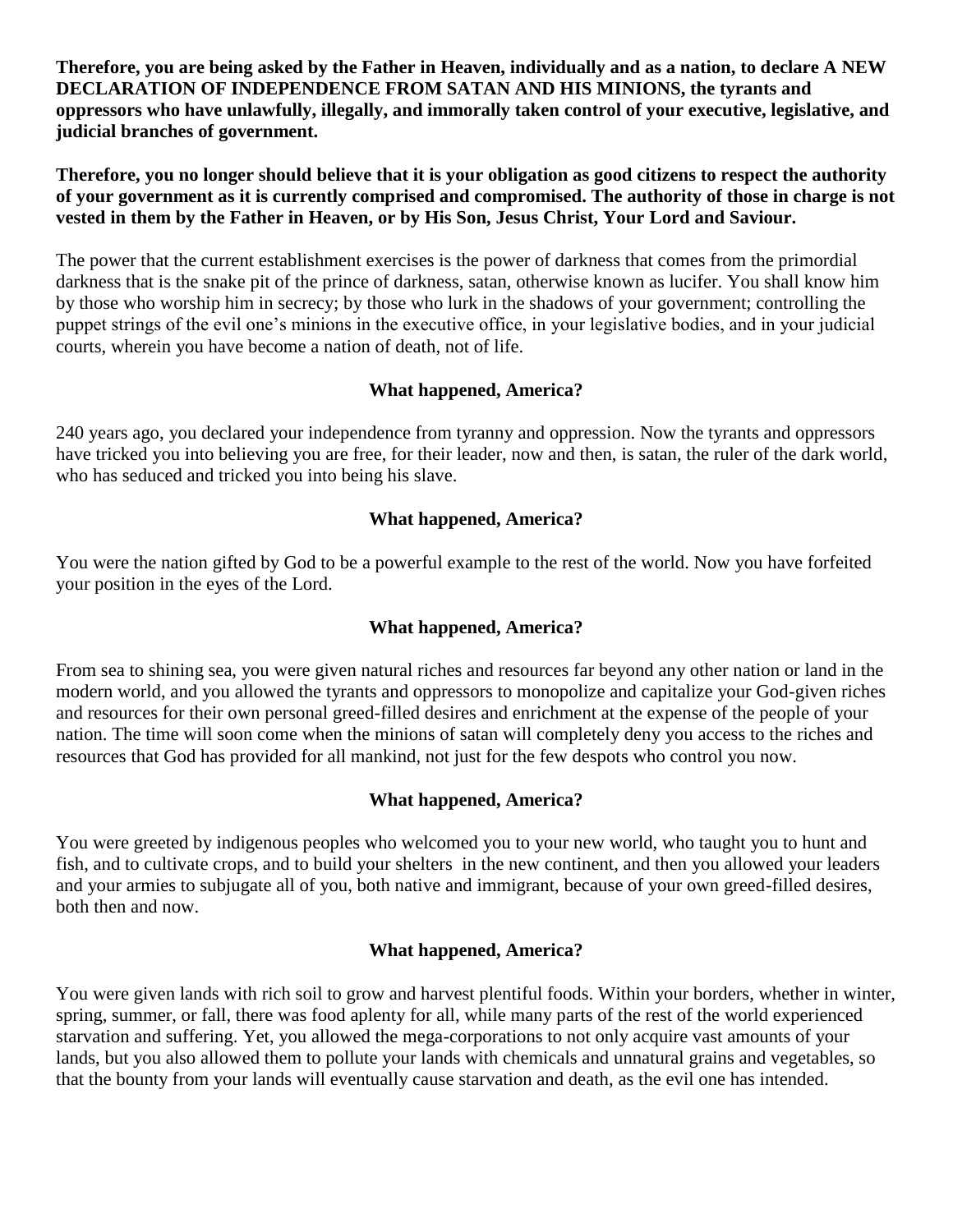# **What happened, America?**

You were blessed with good health, and when in need, provided by your Creator with natural preventions and cures for the ills that may befall you. However, you have allowed satan and his minions to gain control of your health care system. They have enforced a system that disallows God's natural cures from being available to God's children here on Earth. Instead they have concocted vaccines and pharmaceuticals that are being offered as miracle cures without any evidence or proof that they are really for the benefit of your health, while in reality it is their intention to cause more disease, sickness, and death to cull down the population of people and to prematurely eliminate God's children from the Earth.

### **What happened, America?**

The minions of the evil one are attempting to control and dominate all of the people of the Earth through their control of the banks, your natural resources, your food sources, your means of communication, your educational systems and institutions, and your churches and schools. They are instituting a new world order of global slavery to enforce rules upon you that are intended to further enslave you. You see the fruits of their evil works in their implementation of a draconian health care system designed to enrich the minions of the evil one, while attempting to control all of you.

The deceivers are now planning to enslave and control the entire world by introducing their form of healthcare in your nation to the poorest of nations. Now that they have fully implemented their control over all of you by controlling your healthcare, they will be introducing the system of micro-chipping you, as well as all the inhabitants of the Earth, by requiring you to take this implanted chip in order to receive healthcare. The chips will then be used to mark those who are scheduled for extermination and death as they begin to cull down the population of humans, as if you are all cattle or expendable; and to these minions of the evil one, each and every one of you is expendable, unless you serve a useful purpose in their draconian future world.

# **What happened, America?**

You yearned to be free and protected by your oceans and borders, and you avoided the conflicts that plagued the old world. Yet you allowed the tyrants and oppressors to develop a military-industrial complex that is now spreading death and destruction throughout the world. Once again, the blind greed of satan's minions gives them the power over you, convincing you and your children to fight their wars to fulfill their greed-filled desires for riches and resources, while sadly misinforming you that you are fighting for freedom and democracy throughout the world.

# **What happened, America?**

The tyranny of the oppressors infiltrated your lands through the moneychangers that the Lord and Saviour warned you about, the evil doers filled with anger and greed to control the people for their own personal benefit. They have infiltrated your economies and your labour with their central banking system, so that you are no longer free of tyranny and oppression. They have seized control of your government and your common treasury, slowly, deliberately, and with stealth.

#### **What happened, America?**

Look up in your skies and recognize that your God-given atmosphere is being poisoned and polluted by a powerful cartel of sinister globalist leaders and evil scientists. You are now falsely threatened by "climate change", which is the work of the evil one to further manipulate and control humanity. Such warnings will accelerate now that the new world order minions are accelerating their plans to further subjugate and control you.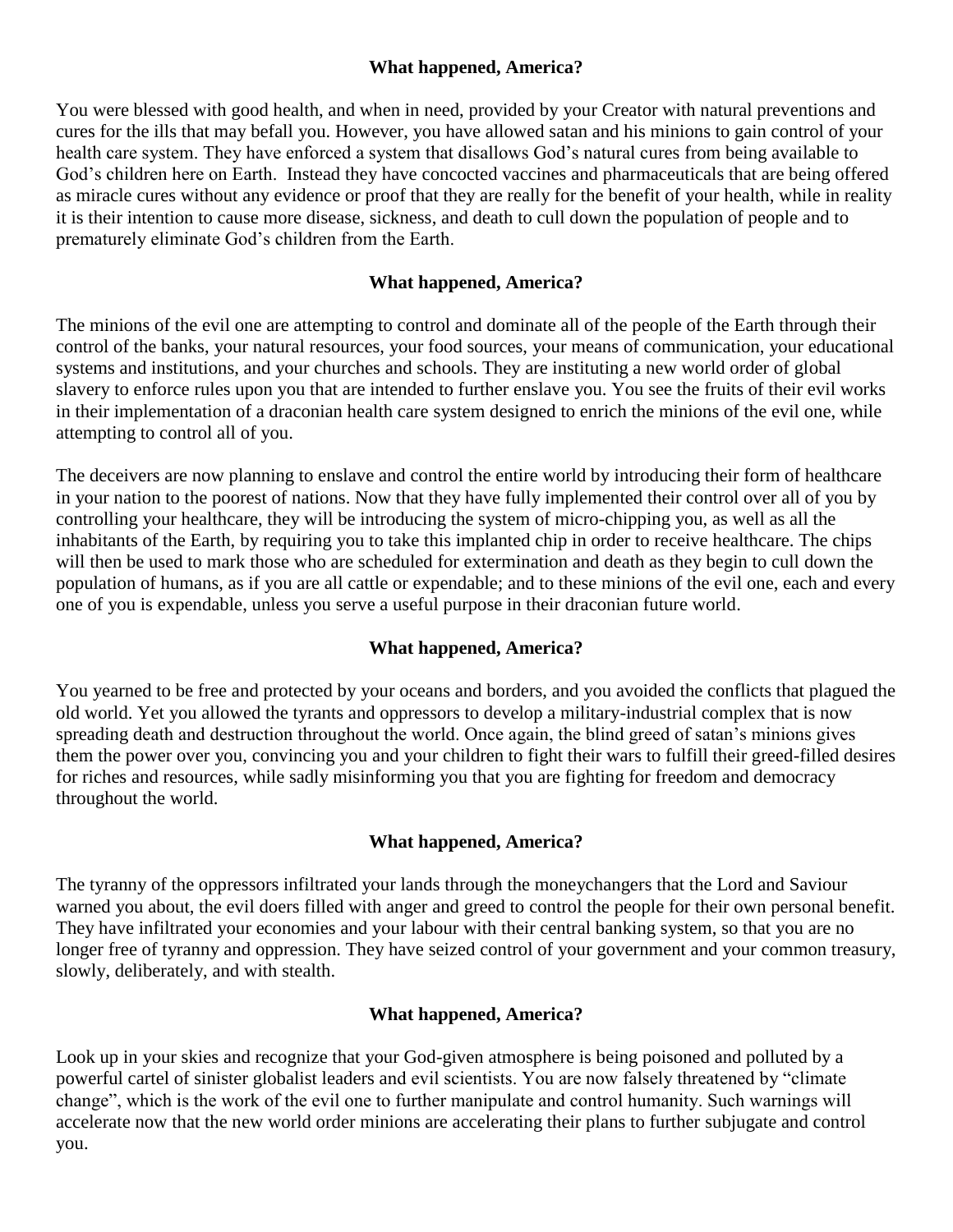A benchmark for you to recognize on climate change is that the Father in Heaven has always and will always provide a climate for mankind here on Earth that is in peace and harmony with the Father's plans. However, satan's minions have been manipulating and controlling your global climates in anticipation of controlling all of you globally through their manipulation and control of the climate and your weather patterns. The minions of satan are planning to instill fear and terrorize the citizens of the world with their climate change warnings, but their plan is a sham, and the work of the evil one.

#### **What happened, America?**

You have allowed evil leaders to take over your governments, your institutions, and your schools of learning, where the youngest among you, your very own children, are being brainwashed by the minions of the evil one to serve his evil purposes. These young children are not even permitted to learn or know of the Lord and Saviour, Jesus Christ, nor of His Father in Heaven.

#### **What happened, America?**

Your enemy and the enemy of your Lord and Saviour, the evil one, satan, has placed his minions in positions of power and authority to attempt to reign over all of you in his final challenge to usurp the power and authority of the Creator over humanity.

You are no longer free! You have fallen victim to the tyranny of the oppressors of the world, the minions of satan. The evil one has given these leaders, who are filled with avarice, greed, and a lust for power, the tools of the demonic world that are now being used to control and enslave all of you.

Nothing is more evident in this regard than your nation's support of the mind-altering and addictive drugs that are now being perpetrated on your nation's youth by the demonic, evil leaders and powerbrokers, who are engaged not only in providing the means through drugs to damage and enslave your children, but ultimately to bring about the early and untimely deaths of your children. Now your government has put in place a draconian system that allows your children to become addicted to illegal substances, but then to supposedly save your children from the illegal substances and to convert them into a system of legal drug maintenance – a system that assures power, control, and tremendous profits for those in control of the system, at the expense of your children, who are being murdered by your leaders!

#### **Greed happened, America!**

And it is the greed of the tyrants and oppressors, the global elites of your world, who have set themselves up as more powerful and more worthy than the rest of you in order to assuage their hunger and passion, which is greed through their exercising power and control over the rest of you. But their power does not come from the Father in Heaven, but from the eternal oppressor of all of humanity, the power to which these minions have pledged their allegiance is satan, the ruler of the dark world, who is the enemy of the Father in Heaven.

#### **And your greatest shame, America!**

You are no longer protected from the worst of the terrorism because of your failure to protect those who are least able to defend themselves, the unborn. The evil one's greatest claim to victory has been his ability to exercise his dark power and control over the black-robed minions who have corrupted and tainted your judicial system by making the culture of death as the law of your land.

#### **What is going to happen, America…**

Anarchy, terrorism, and war. The evil one knows that his days are numbered and that the direct intervention of the Father in Heaven will end his reign here on Earth, so his minions who fear the loss of their power and